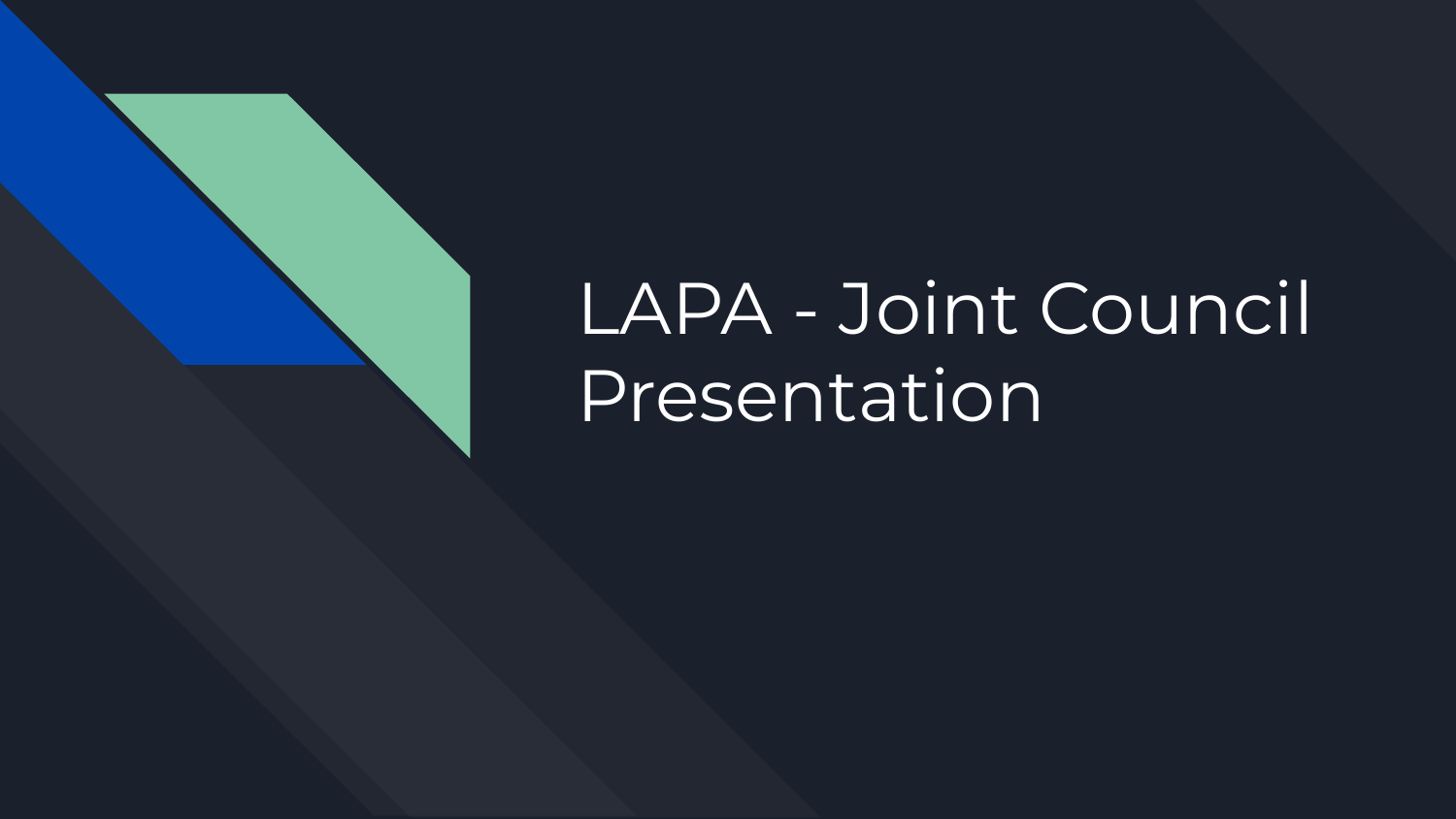

## Phase 1 of Expansion - The Field House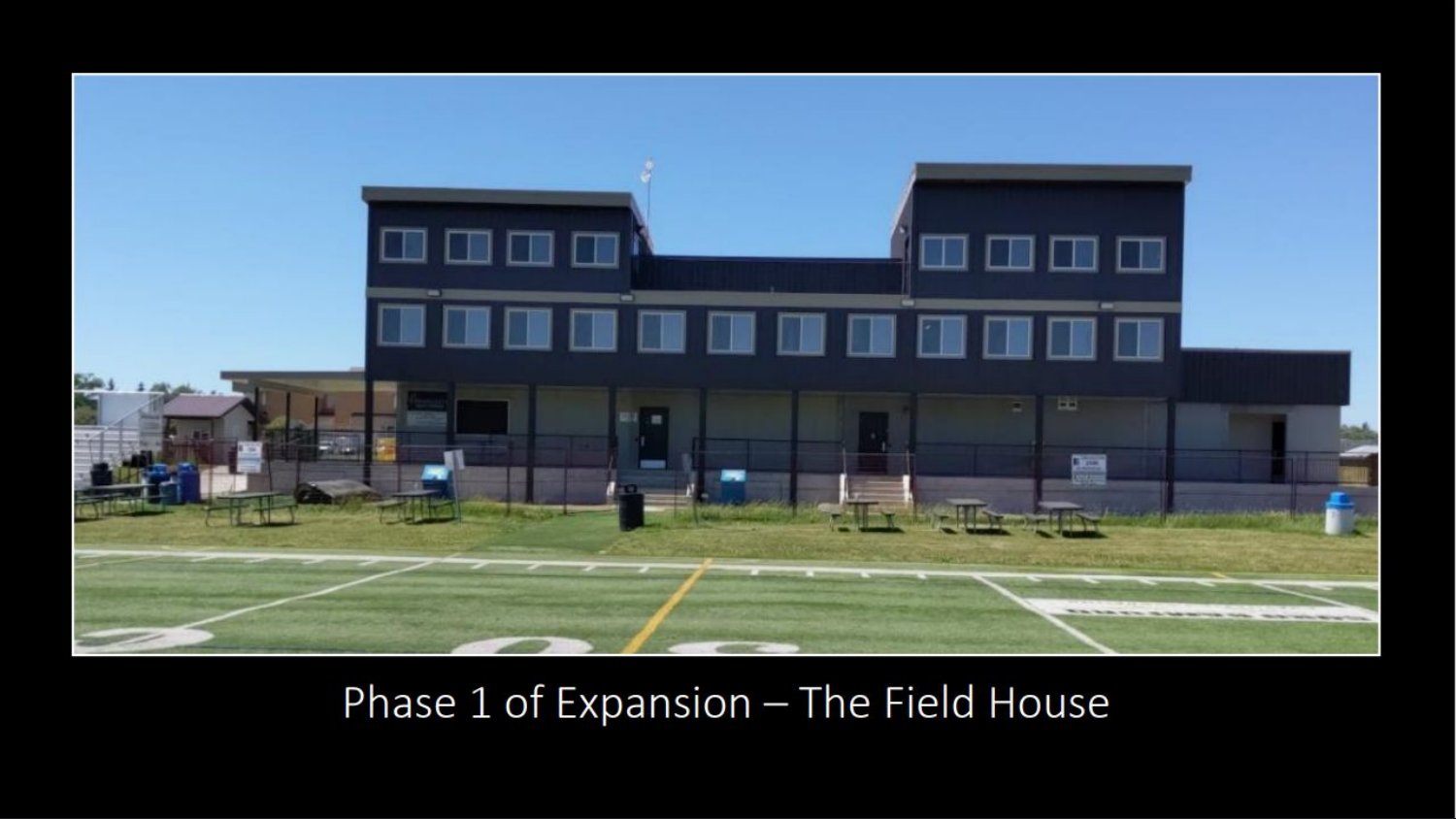Completed building and walk-way in between

oooo

**maaa** 

ninnin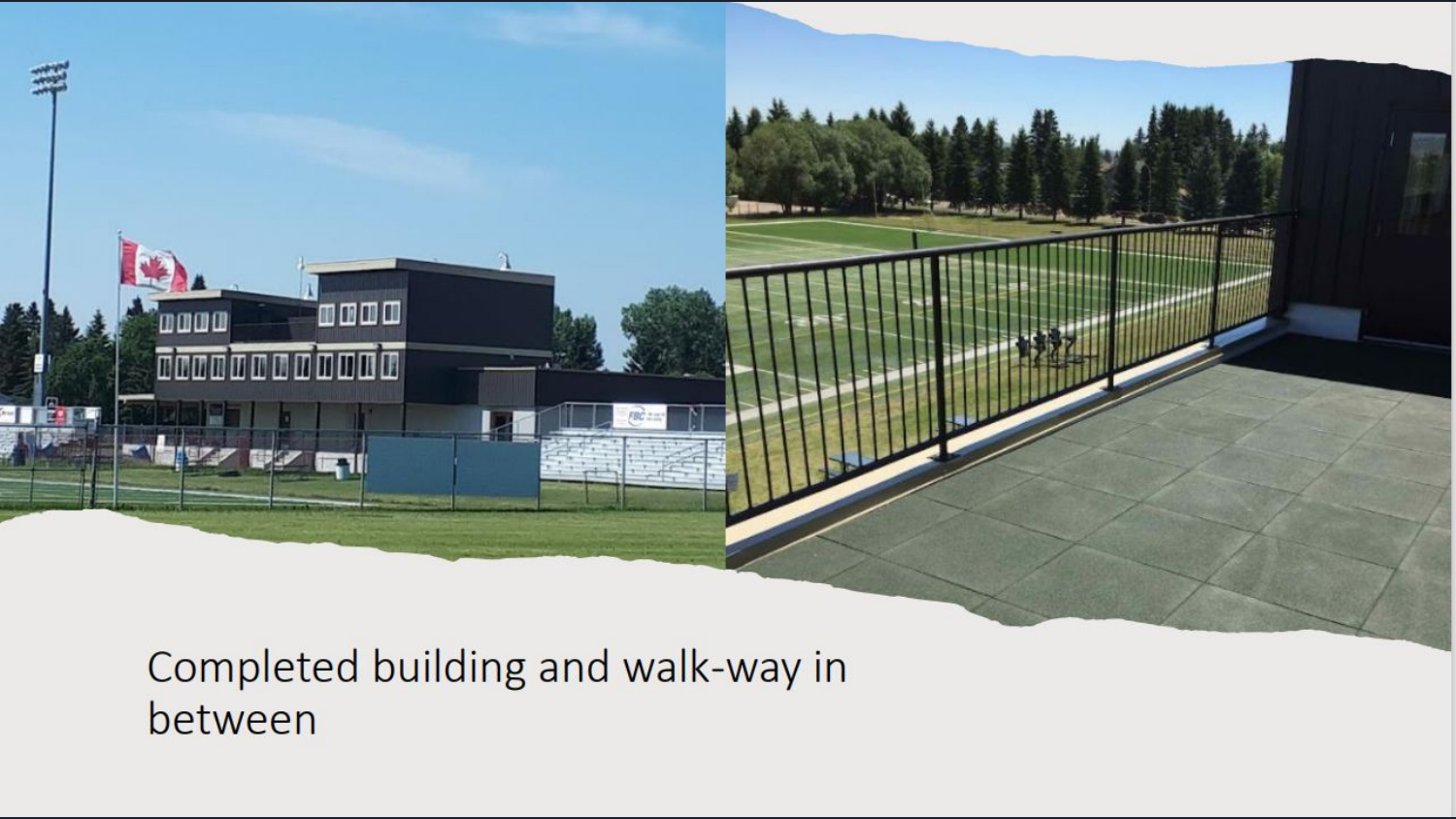

Added Bathroom Space - Additional stalls and sinks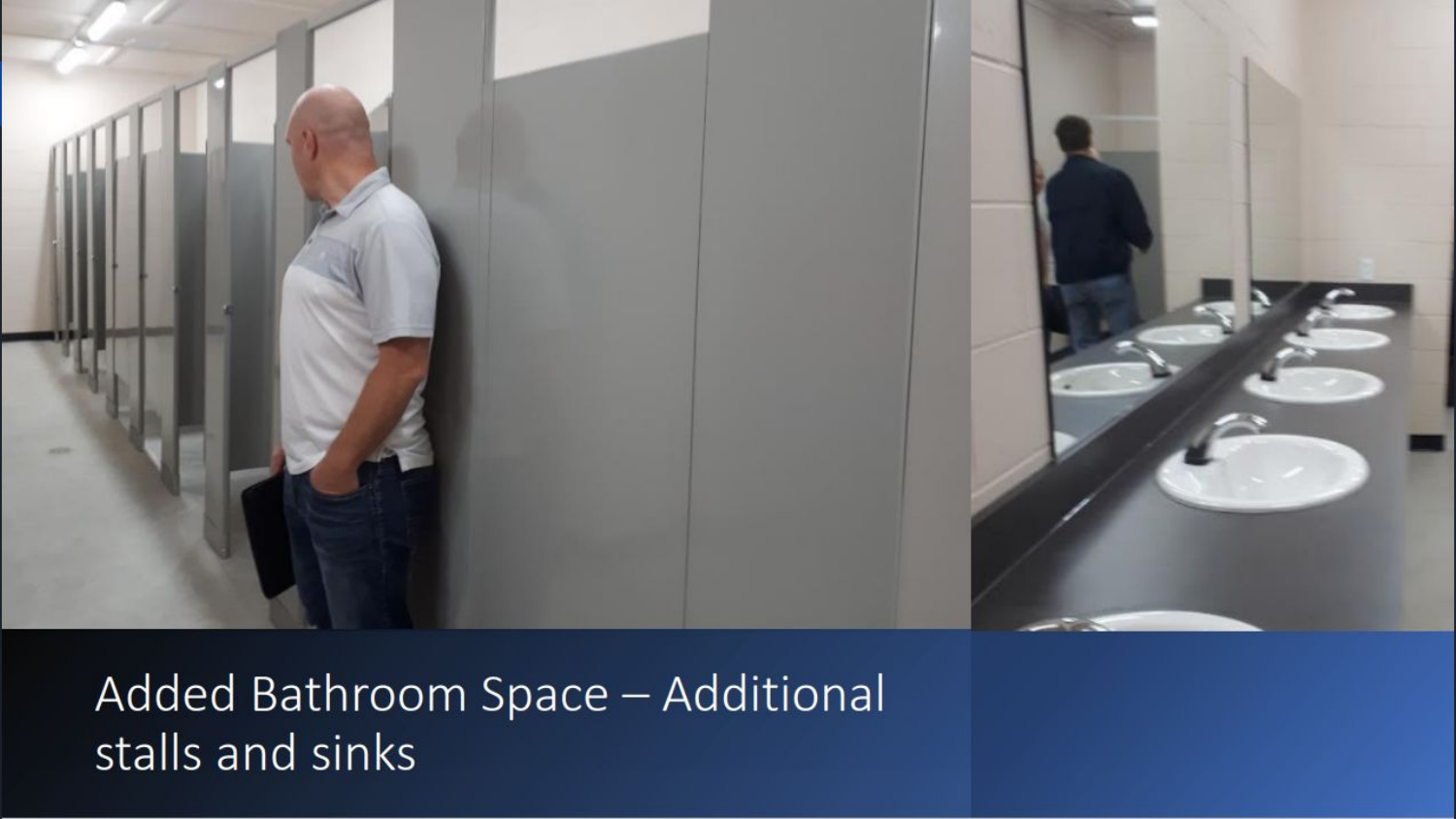Two Large Additional Dressing Roomswith space for team storage and bathrooms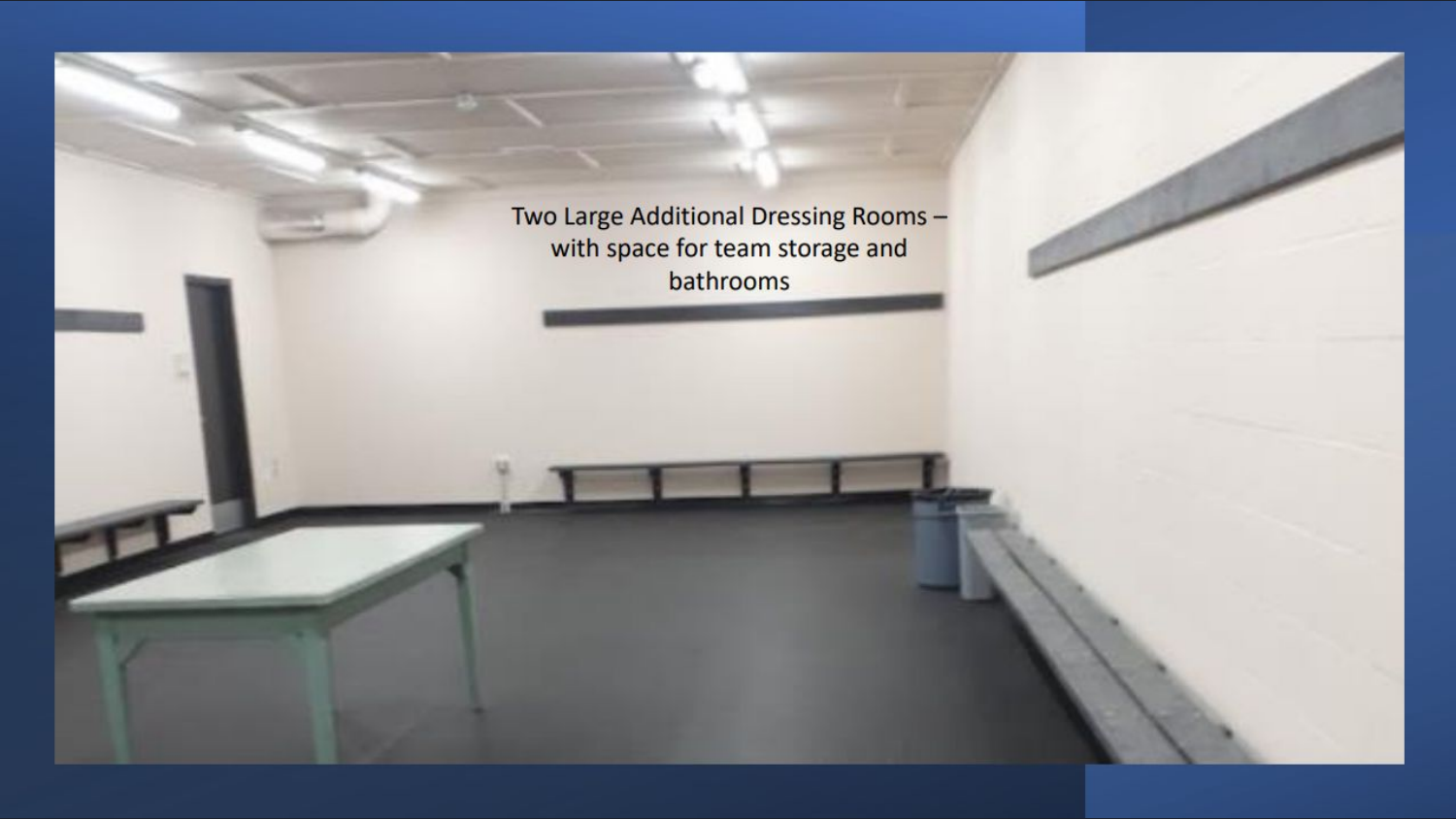

### MEGlobal Athletic Park

- The athletic park is a \$6.5 million recreational asset for the community (\$4.5 million for initial field and field house + \$2 million for field house expansion). The recent \$2 million expansion was done without public funds. The park has got it right in finding corporate and private sponsors.
- LAPA's mandate is to offer the park to the community at cost to encourage use and to minimize cost to Central Alberta teams. The City of Lacombe and Lacombe County contribute less than half of the operating costs, for which we are grateful. The park is of great value to the community without being a large cost to the community, both capital (or construction) costs and operating costs.
- The park is used by 30+ organizations, not just the high school. It is fully booked.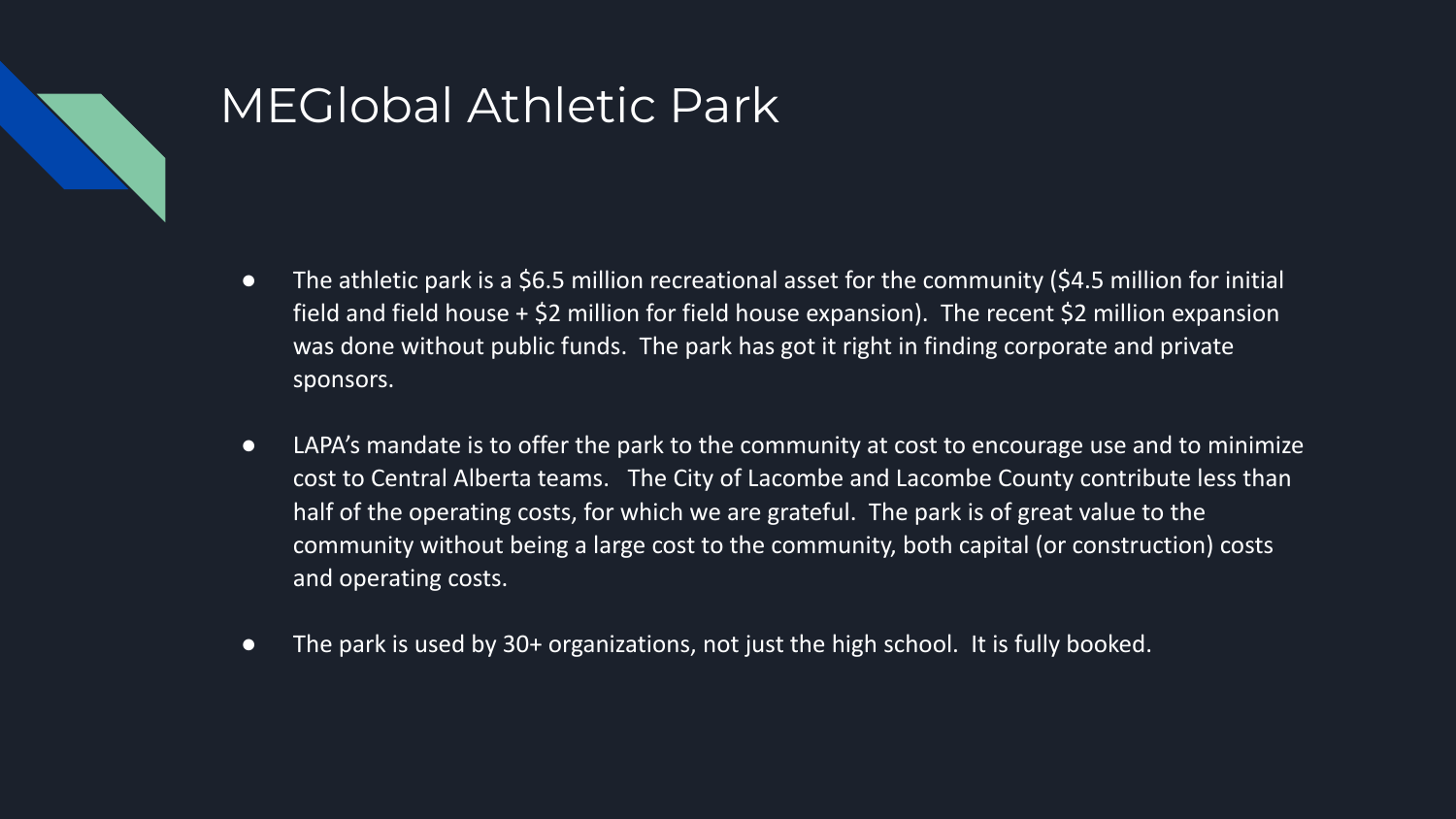Where Are We Going Next? Phase 2 of Expansion - [The](https://docs.google.com/document/d/1Mk-v2Tw5BuoooQr39844lt2MLc4X2gXV/edit) **[Track and Field Facility](https://docs.google.com/document/d/1Mk-v2Tw5BuoooQr39844lt2MLc4X2gXV/edit)**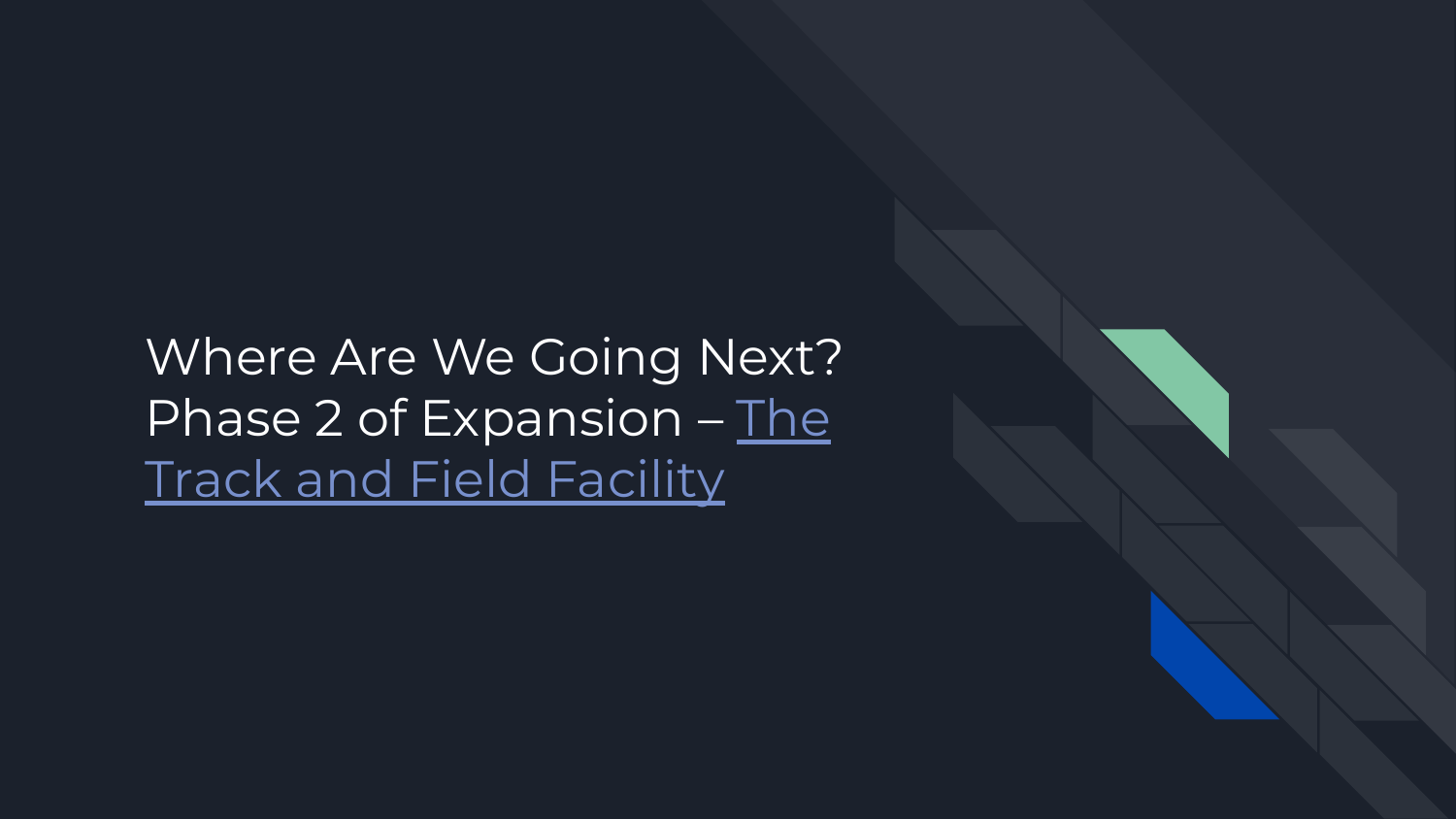#### **Proposed Track for MEGIobal Park with Key Features**